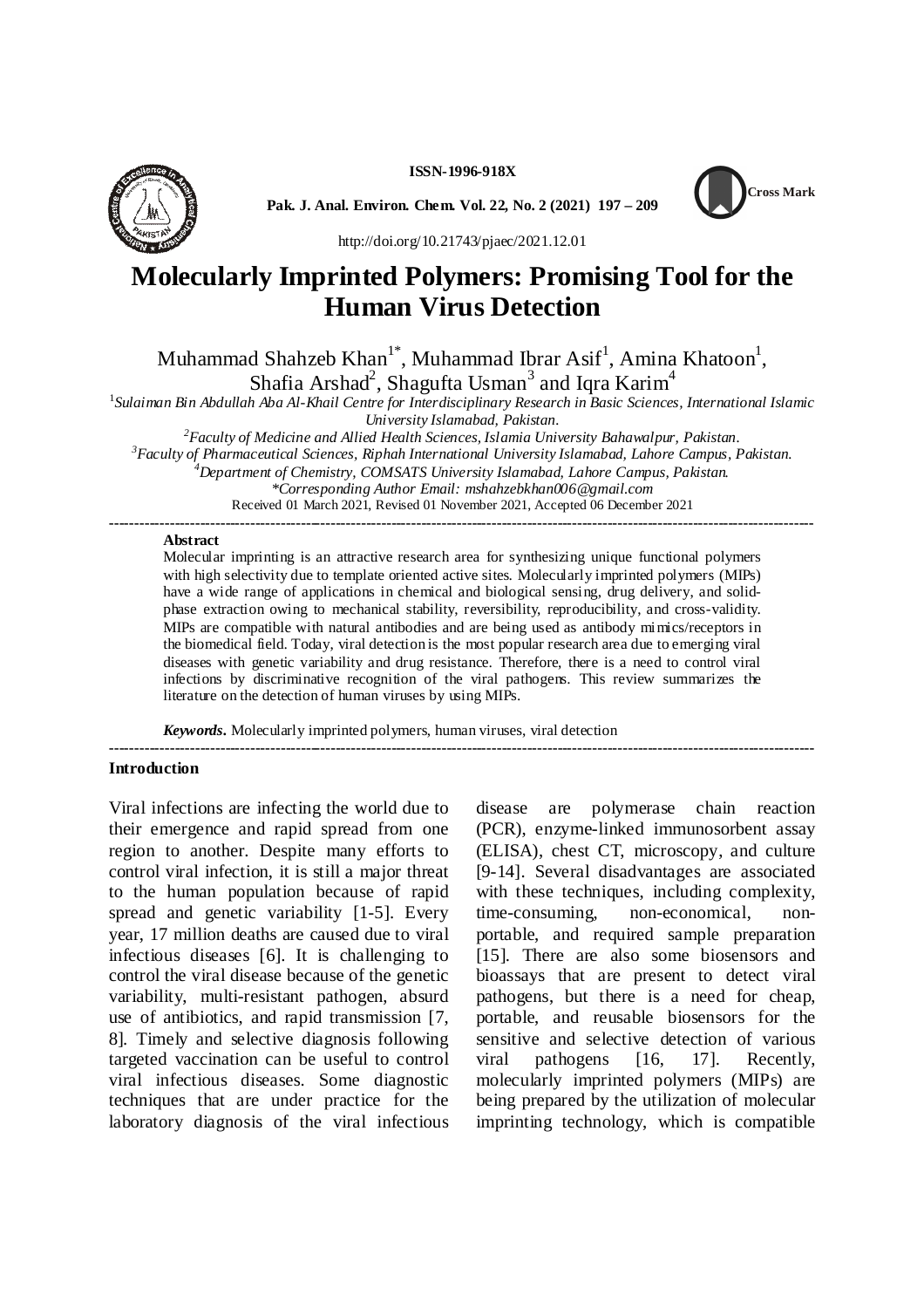with natural antibodies owing to their unique characteristics. MIPs have specific imprinted cavities that bind only specific template molecules of interest, like a lock and key model [18]. Functional monomers interact with the templates, and a pre-polymerized complex is formed. The polymer matrix is obtained by adding porogenic solvents, crosslinker, and initiator. The polymer matrix is washed with an appropriate solvent to eliminate the template molecule to generate a size identical imprint of the target molecule [19, 20]. MIPs are being used in the sensing and separation ranging from macro to micromolecules because of their excellent features. MIPs not only bind the template molecule but also possess tolerance to mechanical stress, elevated temperature, pH, and acid-base environments [21]. MIPs are appropriate for various kinds of applications such as recognition receptors for chemical biosensors, mock elements for drug analysis, chromatographic separation media, solidphase extraction, plastic antibodies, and drug

delivery Imprints of a vast range of the templates have been generated such as serotonin, urea, salbutamol, glucose, gallic acid, hydrazone, atrazine, cefalexin, testosterone, bilirubin, prostate cancer cell streaks, paclitaxel, uric acid, valganciclovir, metals, and volatile organic compounds [20, 22-27]. Figure 1 represent the schematic illustrations for the synthesis of MIPs.

Viruses can mutate and produce new variants, which cause reinfection and fast transmission of the virus. Therefore, a fast and selective diagnosis of the viral infection is needed to control and treat the disease. MIPs are the artificial receptors for the detection of emerging virus infections compatible with natural antibodies due to their high sensitivity, selectivity, portability, low cost [28, 29]. In this review, we shall focus on the surrounding literature related to the recognition of human viral pathogens by utilizing the MIPs.



*Figure 1***. Fabrication mechanism of MIPs [18]**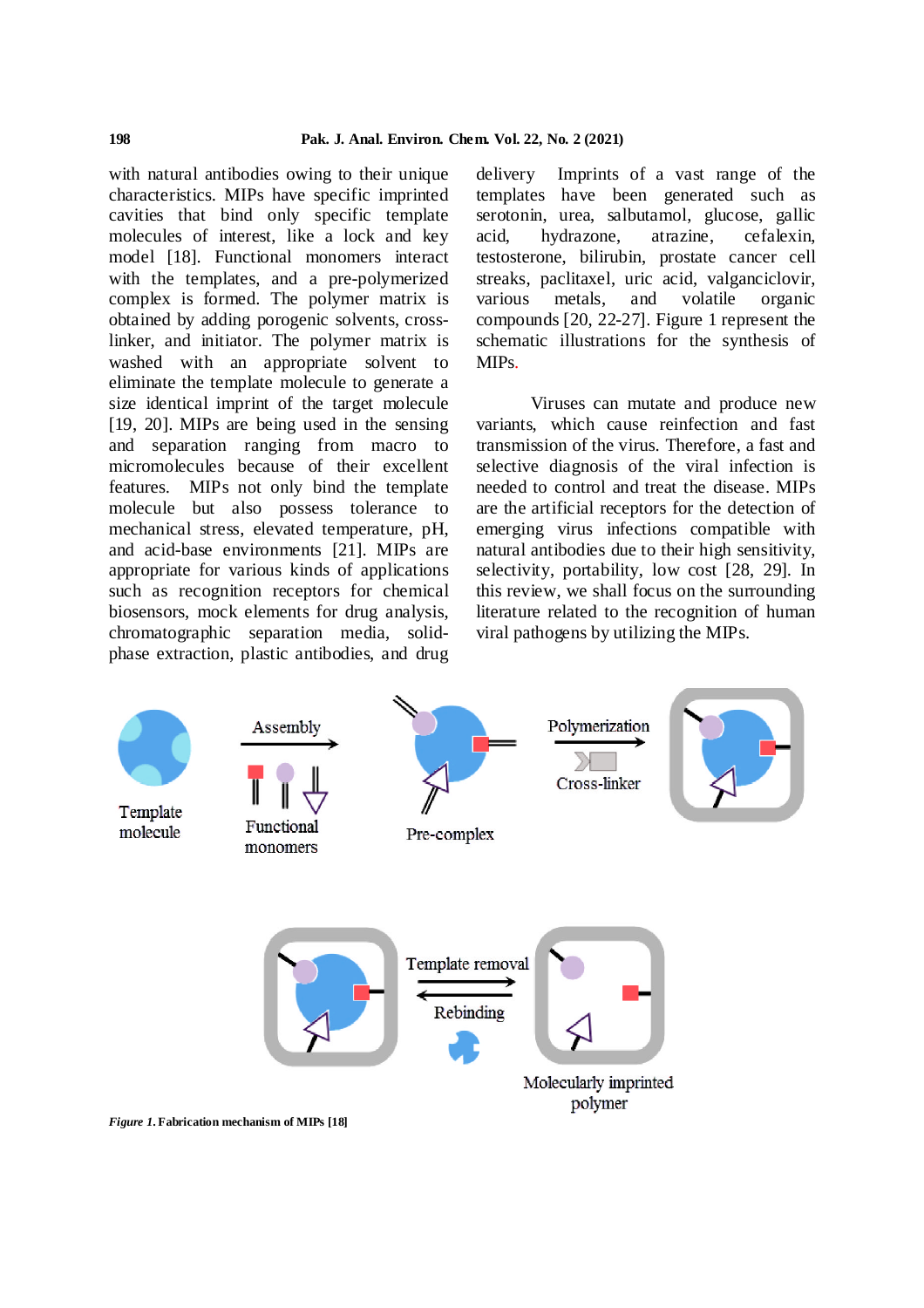## *Dengue Virus*

Dengue is a mosquito-borne disease that affects the human population worldwide. Dengue virus has become a major health threat to the public because of its viral genetic variation and transmission [30]. According to WHO, 100-400 million people get infected annually by the dengue virus [31]. There are severe clinical problems caused due to nonspecific demonstration leading to misdiagnosis of the infection. The development of the dengue disease vaccine is was still in progress. Therefore, there is a need for fast disease diagnoses and patient management [32]. Sukjee *et al*. reported the imprinted polymer composite to recognize the dengue virus. Hummer's method was used to synthesize Graphene oxide (GO). The polymer was generated by mixing the methyl methacrylate (MMA), methacrylic acid (MAA), acrylamide (AAM), and nvinylpyrrolidone (NVP). The GO sheets and polymer were assorted to obtain a polymer composite with enhanced sensitivity. The polymer/GO composite was spin-coated on the gold electrode; the dengue virus and BPA template were plunged on the thin polymer film. The polymerization further proceeded under UV light for 2 hours at  $55^{\circ}$ C. Non imprinted polymer (NIP) based sensor was also synthesized to compare the response. The response of the electrochemical sensor was linear towards BPA concentration. The sensitivity response of the imprinted polymerbased sensor was high than the non-imprinted based sensor with the lowest detection limit of 0.1 pM due to template oriented cavities

within the polymer matrix [33]. Table 1 summarizes the MIP based sensors for the detection of dengue virus.

Rabia *et al.* reported MIP based impedance sensor for the detection of the dengue virus. Firstly, a mixture of dopamine hydrochloride and NS1 protein was formed, and 20 μL of the mixture was placed on polysulfone-modified Screen-printed carbon electrodes (SPCEs), and polymerization continued. The electrode (SPCE/PS/NS1/DA) treated with buffer after the polymerization. MIP modified electrodes were treated at various concentrations of NS1 protein to evaluate the sensitivity and selectivity response. Electrochemical impedance spectroscopy (EIS) and cyclic voltammetry (CV) were used to measure the electrochemical response of MIP based sensor. The sensor exhibited a linear impedimetric response from 1 to 200 ng/mL with the LOD of 0.3 ng/mL. Real human serum samples were also tested with the developed sensor to determine the NS1, and adequate recoveries altering from 95 to 97.14% were attained [34]. Lieberzeit *et al.* reported a MIP-based QCM sensor for the detection of the dengue virus. The polymer was synthesized by using MAA and NVP monomers and cross-linker EGDMA. Dengue virus imprint was generated into the polymer matrix through molecular imprinted technique and NIP was also synthesized to compare the response. MIP response was 3 times higher than the NIP response with linearity curve [35].

*Table 1.* **MIPs for Dengue virus detection.**

| Virus        | Template           | <b>Functional</b><br>Monomer | Porogenic<br>solvent | <b>Transducer</b> | <b>Detection limit</b> | Ref               |
|--------------|--------------------|------------------------------|----------------------|-------------------|------------------------|-------------------|
| Dengue virus | BPA with dengue    | MMA, MAA, NVP                | ٠                    | Electrochemical   | $0.1 \text{ pM}$       | $\left[33\right]$ |
| Dengue virus | Dengue NS1 protein | Dopamine                     | DMF and THF          | Electrochemical   | $0.3 \text{ ng/mL}$    | $[34]$            |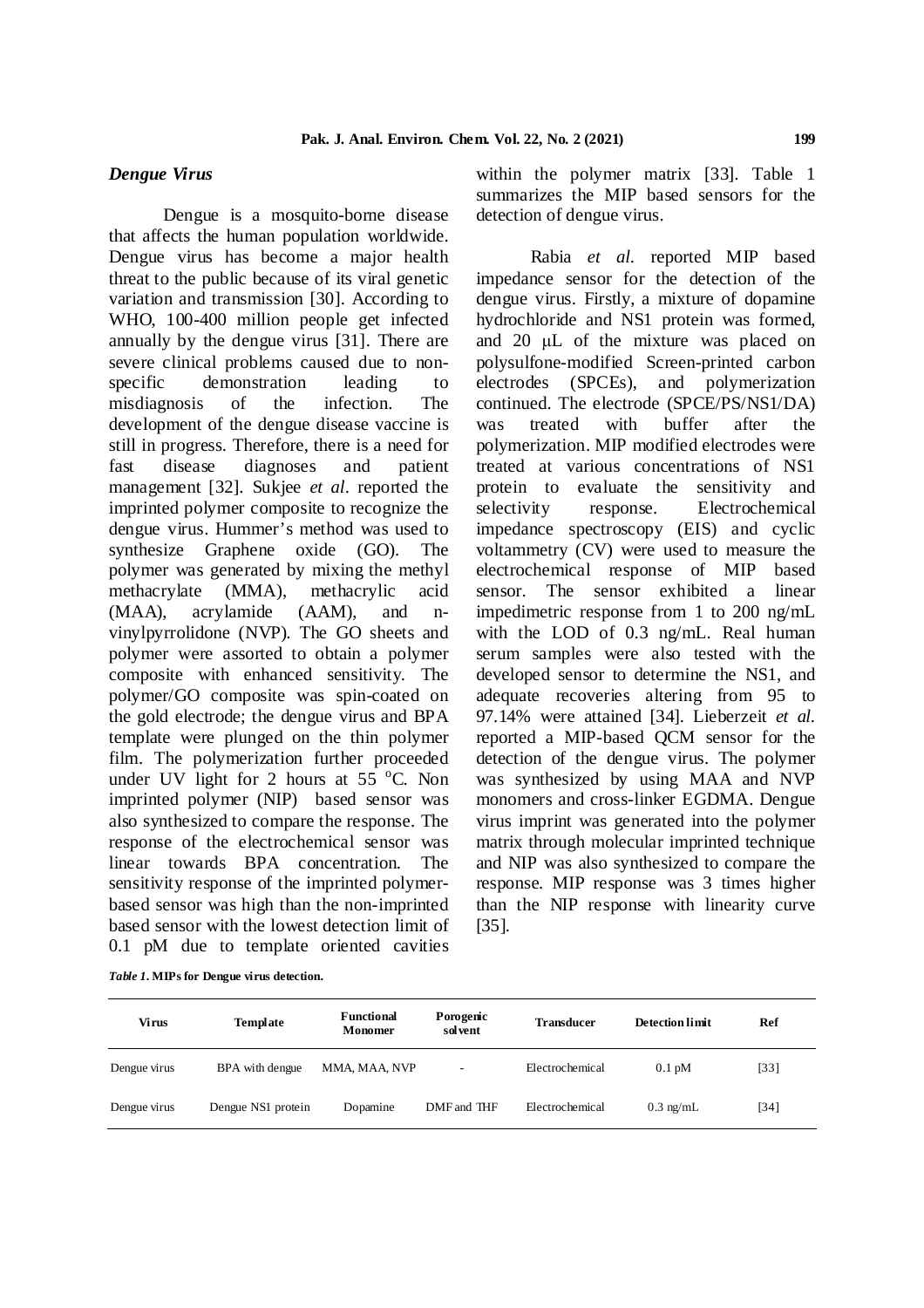## *Influenza Virus*

Influenza, commonly named flu, is caused by viruses, belongs to the orthomyxoviridae family. Influenza viruses comprise a single-stranded negative RNA genome that encodes eleven proteins [13, 36]. The Orthomyxoviridae family has four types of influenza virus genera: A, B, C, and D. This classification is based on the matrix and internal glycoprotein nucleoprotein. A, B, and C genera generally infect human beings and cause significant illness and death per annum, whereas D type only infects cattle. Type A virus is among the most concerning type of viruses because it is responsible for severe seasonal epidemics [37]. Nearly 80% of [42]. influenza virus surface contains neuraminidase (NA) and glycoproteins hemagglutinin (HA) [38, 39].

Every year both A and B type causes deaths of nearly 30,000 to 50,000 persons while 200,000 people are hospitalized. Influenza is a leading cause of death after AIDS because approximately 5 – 15% of global population deaths occur per annum estimated by WHO. H1N1 and H3N2 subtypes also caused four major pandemics: Spanish flu, Asian flu, Hong Kong flu, and H1N1 pandemic in 1918, 1958, 1968, and 2009, respectively [13, 41]. MIPs are being used as selective bio mimics for the detection of the influenza virus. Five different MIPs QCM based sensors were generated by using five common strains of influenza A (H5N1, H5N3, H1N1, H1N3, and H6N1).

Wangchareansak *et al.* used various monomers having concentrations as 13.0 mg acrylamide, 10.6 mg methacrylic acid, 6 mg methylmethacrylate, and 6.3 mg Nvinylpyrrolidone were mixed into a crosslinker which is 48 mg N, N-(1,2-dihydroxy ethylene) bisacrylamide. The solvent used in this method was 300 mL DMSO, and 1 mg AIBN was used as an initiator. After that ability of MIP to detect template viruses was measured by using QCM [38]. QCM was used to measure the ability of molecularly imprinted polymer to absorb H5N1. These MIPs were used to identify inhibitors that can bind to the host receptors and obstruct virus function by making conformational changes Figure 2 shows the gravimetric detection of influenzas viruses.

MIPs as plastic antibodies were designed by Sangma *et al.* and used as copolymer systems for the detection of H5N1. This copolymer system is comprised of four types of monomers, including AAM, MAA, MMA, and vinylpyrrolidone [43]. Table 2 summarizes the MIP based sensors for the detection of the influenza virus.



*Figure 2***. QCM based detection of influenzas viruses [40]**

| <b>Virus</b> | <b>Template</b>            | <b>Functional monomer</b>          | Crosslinker  | <b>Initiator</b> | Porogenic<br>sol vent | <b>Transducer</b> | Ref  |
|--------------|----------------------------|------------------------------------|--------------|------------------|-----------------------|-------------------|------|
| Influenza    | H5N3, H1N3,<br><b>H6N1</b> | AAM, MAA, MMA,<br>Vinylpyrrolidone | <b>DHEBA</b> | <b>AIBN</b>      | (DMSO)                | <b>OCM</b>        | [38] |
| Influenza    | <b>H5N1</b>                | AAM, MAA, MMA,<br>Vinylpyrrolidone | AIBN, DHEBA  | <b>AIBN</b>      | <b>DMSO</b>           | <b>OCM</b>        | [43] |
| Influenza    | <b>H1N1</b>                | AAM, MAA, MMA,<br>Vinylpyrrolidone | EGDMA, DHEBA | <b>AIBN</b>      | <b>DMSO</b>           | <b>OCM</b>        | [44] |
|              |                            |                                    |              |                  |                       |                   |      |

*Table 2.* **MIPs for the detection of influenza.**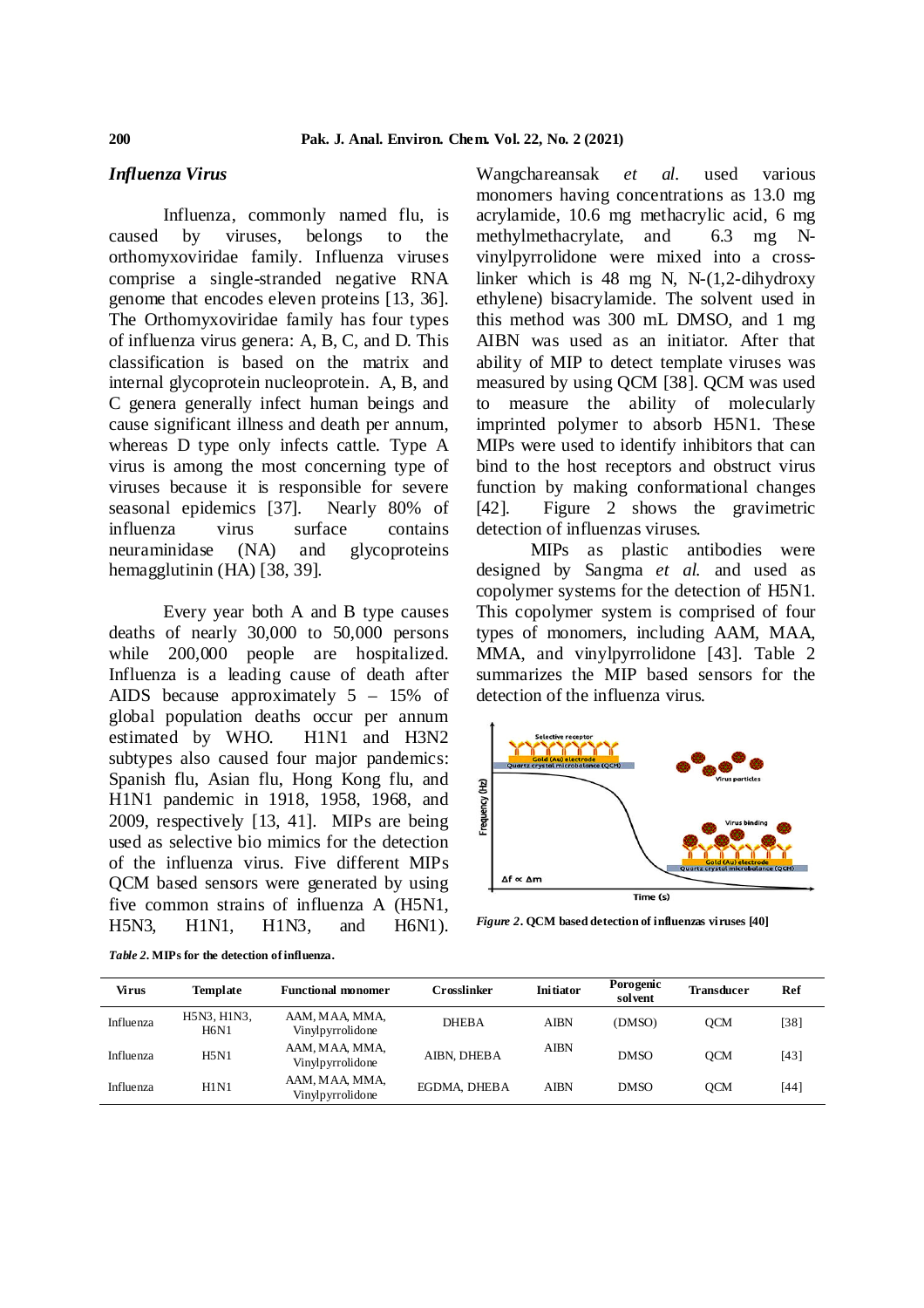New granular MIP was synthesized by Sukjee *et al*. through precipitation polymerization using the influenza A virus as a template. The selective binding of influenza virus to molecularly imprinted polymer was measured after that, it was compared with other viruses. An agglutination test was done to check the affinity of the virus towards MIP. The MIP formed using the H1N1 template displayed specific reactivity, while the MIP formed using H5N1 and H3N2 templates exhibited cross-reactivity [44].

# *Hepatitis*

It is a cluster of infectious diseases, and it is caused by hepatitis A, B, C, and D. Same disorder caused by these four types is liver function damage. These four types of viruses can also infect each other and live together in inpatient production with great complications. Hepatitis A virus and hepatitis B virus are the most common type [41].

# *HAV*

Hepatitis A virus (HAV) is a chief public health problem, and significantly it is a human pathogen. HAV is spread by the fecaloral route and by contact with the infected person HAV causes liver inflammation, and contaminated food is a common mode of Hepatitis A infection. The long-lasting liver infection causes a patient's death by sudden liver failure [45].

Upon clinical presentation, HAV cannot be distinguished from other hepatitis viruses due to structural similarities. Molecularly imprinted polymers have been proved very useful for HAV detection because of highly selective HAV detection. Another study showed that for precise identification and similar virus detection, molecular imprinting technology was a promising tool, while Quantum dots (QDs) were used to accomplish this goal. Green QDs@MIP and red QDs@MIP were produced by imprinting two different viruses on two different imprinting substrates. The hydrophilic group N-isopropyl acrylamide and zinc acrylate as a functional monomer were added to improve recognition ability to discriminate similar viruses. This strategy not only determined target viruses but also distinguished two viruses by mixing two different types of MIPs. Visual recognition by the naked eye was done with the help of fluorescence core selection, which is based upon large stokes shift and manageable emission wavelength of quantum dots [45]. For precise diagnosis, Yang *et al.* designed a new core-shell molecular imprinted nanoparticles having PDA capped with silicon dioxide SiO2@PDA. These novel core-shell HAV-imprinted nanoparticles showed some properties to the HAV template like hydrophilic, specific recognition, and biocompatibility. Resonance light scattering (RLS) and fluorescence spectrophotometer was used for specific recognition and detection, respectively. The light scattering of this novel core-shell depends upon HAV concentration. Greater HAV concentration greater will be light scattering and vice-versa. It also showed an excellent selectivity towards HAV-virus. This novel HAV-imprinted SiO2@PDA nanoparticles were successfully used for the detection of HAV in real serum. This method combined MIP and RLS. The advantages of this novel sensor were high selectivity, best sensitivity, low cost. simplicity, and excellent biocompatibility [46]. Another novel RLS sensor was designed on a silica surface using thermosensitive imprinted polymer and N- isopropyl acrylamide as a temperature-sensitive element. By using this sensor, selection detection of the HAV was demonstrated, and its recognition ability was regulated by temperature control. This sensor was highly selective, eco-friendly, short response time, simple, sensitive, and facile [47].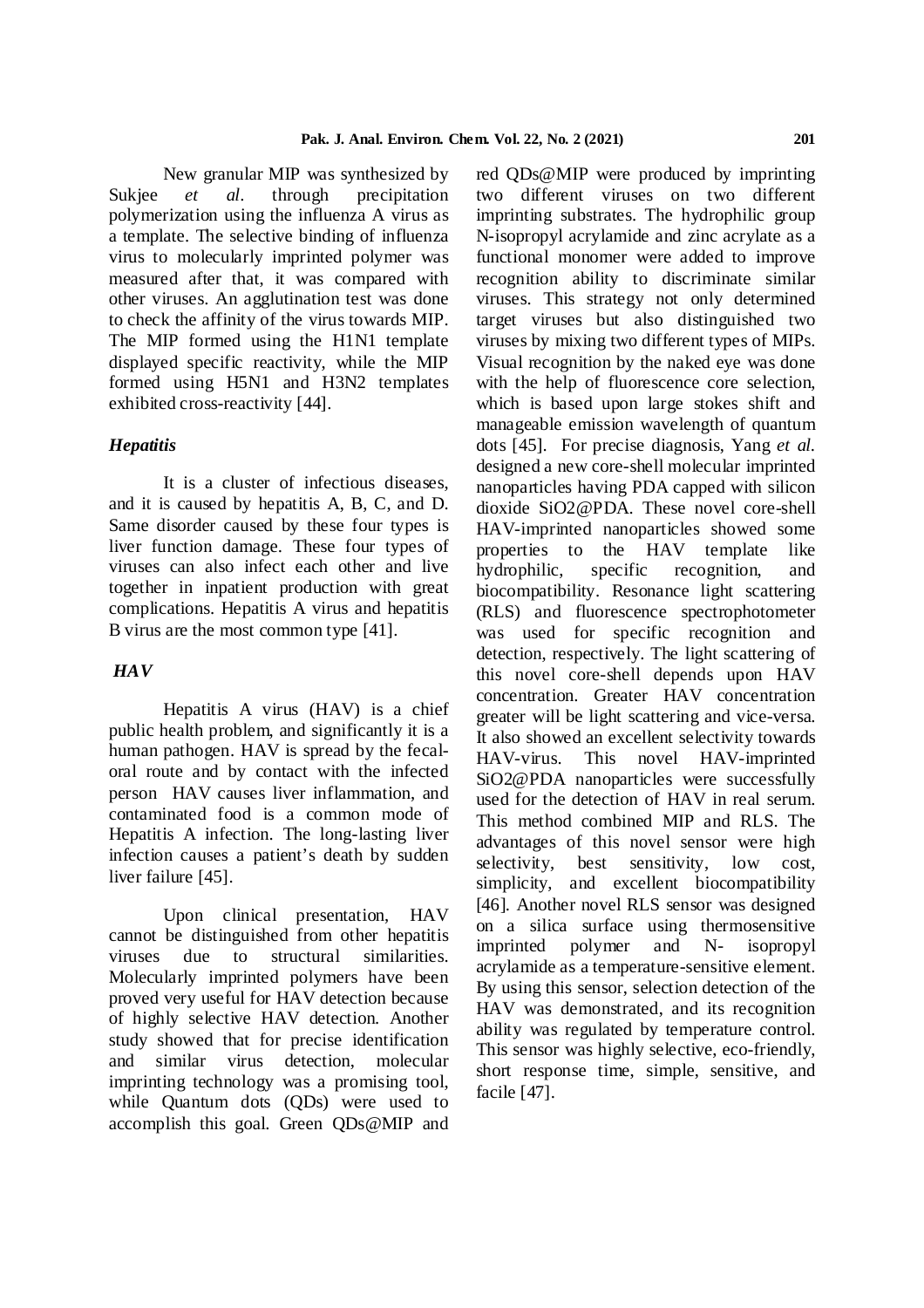# *HBV*

Hepatitis B virus (HBV) causes about eight hundred thousand deaths annually because of cirrhosis and liver cancer. It is considered a major disease of humankind [48, 49]. HBV is highly contagious, spread by sexual activity, unsafe medical treatments, and transmitted from mother to child [48]. It is an extremely common infection in the world. About 15-40% of chronically infected persons will have hepatocellular carcinoma, cirrhosis, and liver failure, while 15-25% will die [48]. There are about eight major HBV genotypes in human beings. HBV genotype C is related to liver fibrosis and hepatocellular carcinoma [50]. HBV genome contains three thousand and twenty nucleotides long, and it consists of partially double-stranded DNA [51]. Similarly, the red MIP was synthesized by the same procedure (previously reported the synthesis of green MIP) by using the same chemicals with the same ratio except for the template, which is HBV in this case. The best amounts of EGDMA, zinc-acrylate, TEOS, and NIPAAm for R-MIP were 150 μL, 40 mg, 300  $\mu$ L, and 20 mg, respectively [45].

# *HCV*

Patients having acute Hepatitis C virus (HCV) infection develop chronic infection and a high risk of liver fibrosis progression. Advancement in alanine aminotransferase (ALT) is a significant predictor for

**Table 3. MIPs for Hepatitis virus detection.**

enlargement and progression of liver fibrosis during chronic HCV infection. A novel sensor was designed for the detection of HCV core antigen by combining aptasensing, and MIP methodologies founded on electropolymerization of dopamine (DA) around the Apt [HCV core antigen] complex on MWCNTs-Chit modified GCE. It is a suitable method for HCV detection with high stability, low cost, best sensitivity, and short response time. CV, DPV, EIS are some electrochemical techniques that were used for measuring analytical performance [52].

# *HEV*

Hepatitis E virus (HEV) is one of five known hepatitis viruses, and it was discovered after the hepatitis epidemic occurred in the early 1980s because this virus caused the epidemic. There are several genotypes, and it was revealed after molecular characterization. Infections in human beings are caused by HEV genotype 1 HEV1, HEV2, HEV3, and HEV4 [53]. HEV1 and HEV2 are prevalent in developing regions, while HEV3 and HEV4 are observed in developed regions. HEV mainly spreads through the food chain and by eating meat from infected animals. It causes liver failure, chronic hepatitis, and cirrhosis [53]. HEV3 is responsible for causing hepatitis E [53]. Various MIP based sensors for the Hepatitis virus are summarized in Table 3.

| <b>Disease</b> | Template   | <b>Linear Range</b>      | <b>LOD</b>       | Detection method                             | Ref               |
|----------------|------------|--------------------------|------------------|----------------------------------------------|-------------------|
| Hepatitis      | <b>HAV</b> | $0.04 - 6.0$ nmol/L.     | $8.6 \text{ pM}$ | MIPs-RLS sensor                              | [46]              |
| Hepatitis      | <b>HAV</b> | $0.3 - 95$ nmol/L        | $3.4$ pmol/L     | Molecularly Imprinted<br>Fluorescence Sensor | [45]              |
| Hepatitis      | <b>HAV</b> | ۰                        | $1.1$ pmol/L     | Thermosensitive<br>MIP RLS sensor            | [47]              |
| Hepatitis      | <b>HBV</b> | $0.5 - 90$ nmol/L        | $5.3$ pmol/L     | Molecularly Imprinted<br>Fluorescence Sensor | [45]              |
| Hepatitis      | <b>HCV</b> | 5.0 fg/mL to $1.0$ pg/mL | $1.67$ fg/mL     | Aptamer MIP                                  | $\left[52\right]$ |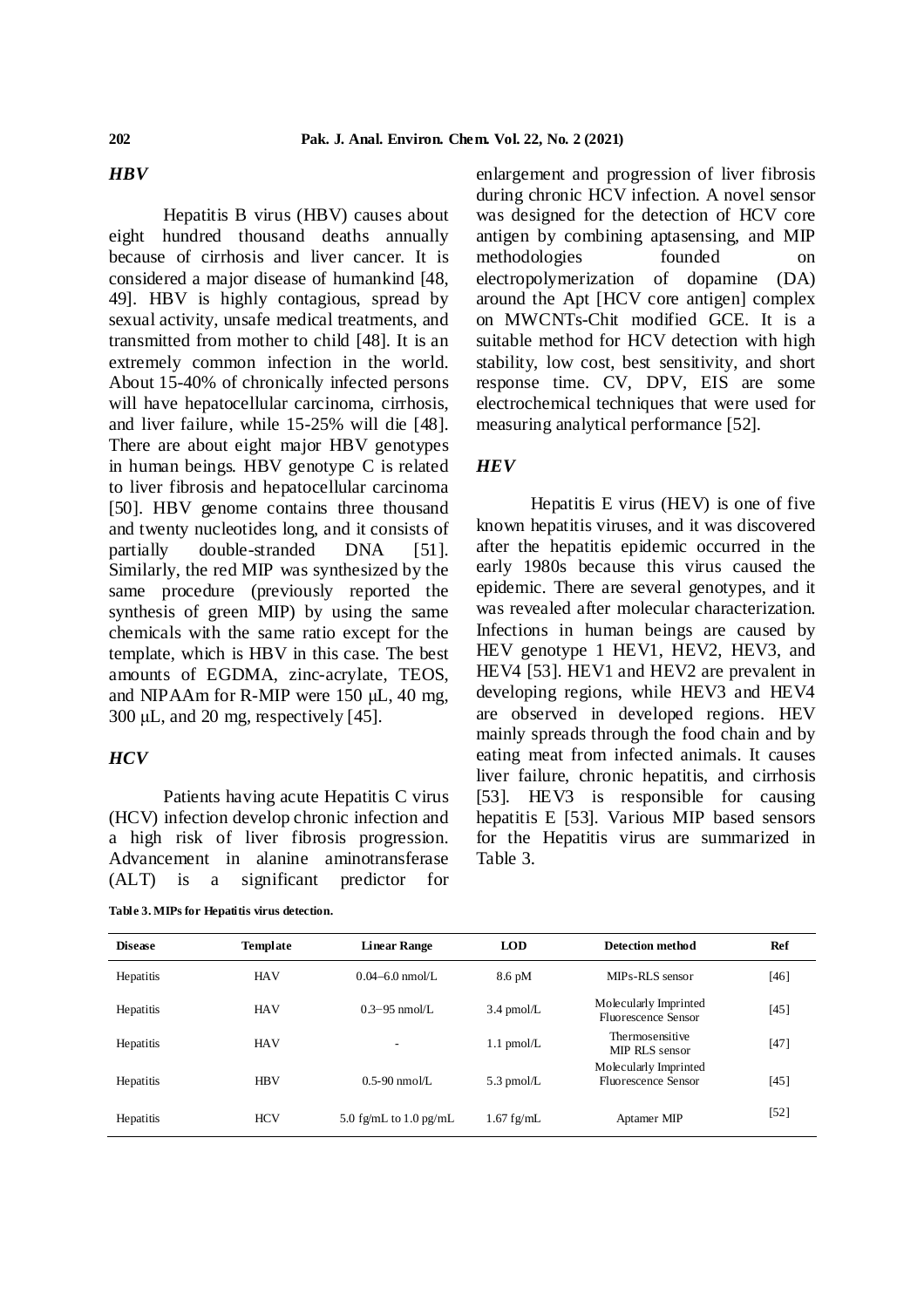#### *Adenovirus*

Adenoviruses are considered as nonenveloped, double-stranded DNA viruses linked with a wide range of medical disorders in human beings. Adenoviruses are responsible for gastrointestinal, self-limited respiratory conjunctival diseases [41, 54], hepatitis, pneumonia, and myocarditis in humans. While among children, five to seven percent of respiratory infections are caused by a human adenovirus (HADV) [41]. It can be transmitted via exposure to infected blood or tissue, inhalation of aerosolized droplets, fecal-oral spread, or direct conjunctival inoculation. The infection can be developed from two days to two weeks depending upon exposure to the virus and transmittance mechanism [54]. About eighty-eight different HADV types are recently assembled into seven human adenovirus species, including A to G [55].

Altintas *et al*. had designed Adenovirus specific-MIP nanoparticles immobilized on a surface plasmon resonance (SPR), and this was done with the help of glutaraldehyde coupling. MIP was designed using solid support, which is a glass bead in this case for adenovirus template followed by all constituents for molecularly imprinted polymer synthesis to obtain adenovirus-MIP nanoparticles with approximately 260nm size [41, 56]. Fabricated MIP based sensor exhibited excellent sensitivity within the concentration range of 0.02–20 pM and detection limit of 0.02 pM [56].

#### *Japanese Encephalitis Virus*

Japanese encephalitis virus (JEV) is a zoonotic virus transmitted by mosquitos from animals to humans and is the major cause of viral encephalitis, known as Japanese encephalitis (JE). The disease was first reported in Japan and was characterized in

1935 [57, 58]. Despite the effective vaccine development in 1941 and precautionary measures taken, the disease has emerged globally, especially in Southeast Asia and Australia. Annually 50,000 to 175,000 cases are reported leading to the death of more than 10,000 to 15,000 patients. Moreover, JE is considered the most frequent viral encephalitis with a high mortality rate (25 to 30%) and neuropsychiatric sequel disorders in 50% of recovered patients [59-61]. People of all ages are affected, but children are exposed more to JE due to their low immunity [62]. Several conventional methods like Enzyme-linked immunosorbent assays (ELISA), virus isolation, reverse transcriptase PCRs (RT-PCRs), and neutralization tests are used for the JEV virus. Still, scientists are making efforts to develop more sensitive, selective, and cost-effective methods for the detection of JEV. Among them, electrochemical and biosensors have emerged as the most sensitive and effective tools for virus detection [58, 63, 64]. Molecularly imprinted polymer-based viruses are being effectively used with several transducing systems to detect viral pathogens, specially JEV with high selectivity [65].

Simple MIPs are highly-selective, but they require complex signaling processes and instrumental confirmation of results. The introduction of fluorescent material into molecularly imprinted polymers can provide fluorescence detection of the specific target [66]. Liang *et al.* developed a fluorescence sensor for JEV detection on the surface of silica microspheres (SiMP). The surface of SiMP was modified with fluorescence dye (pyrene-1-carboxaldehyde). The fluorescence intensity was enhanced by using a fluorescence energy transfer mechanism in which the virus acted as a donor while the surface acted as an accepter. The intensity was found proportional to virus concentration with a maximum intensity at 960 pM. The observed detection limit was 9.6 pM with a relative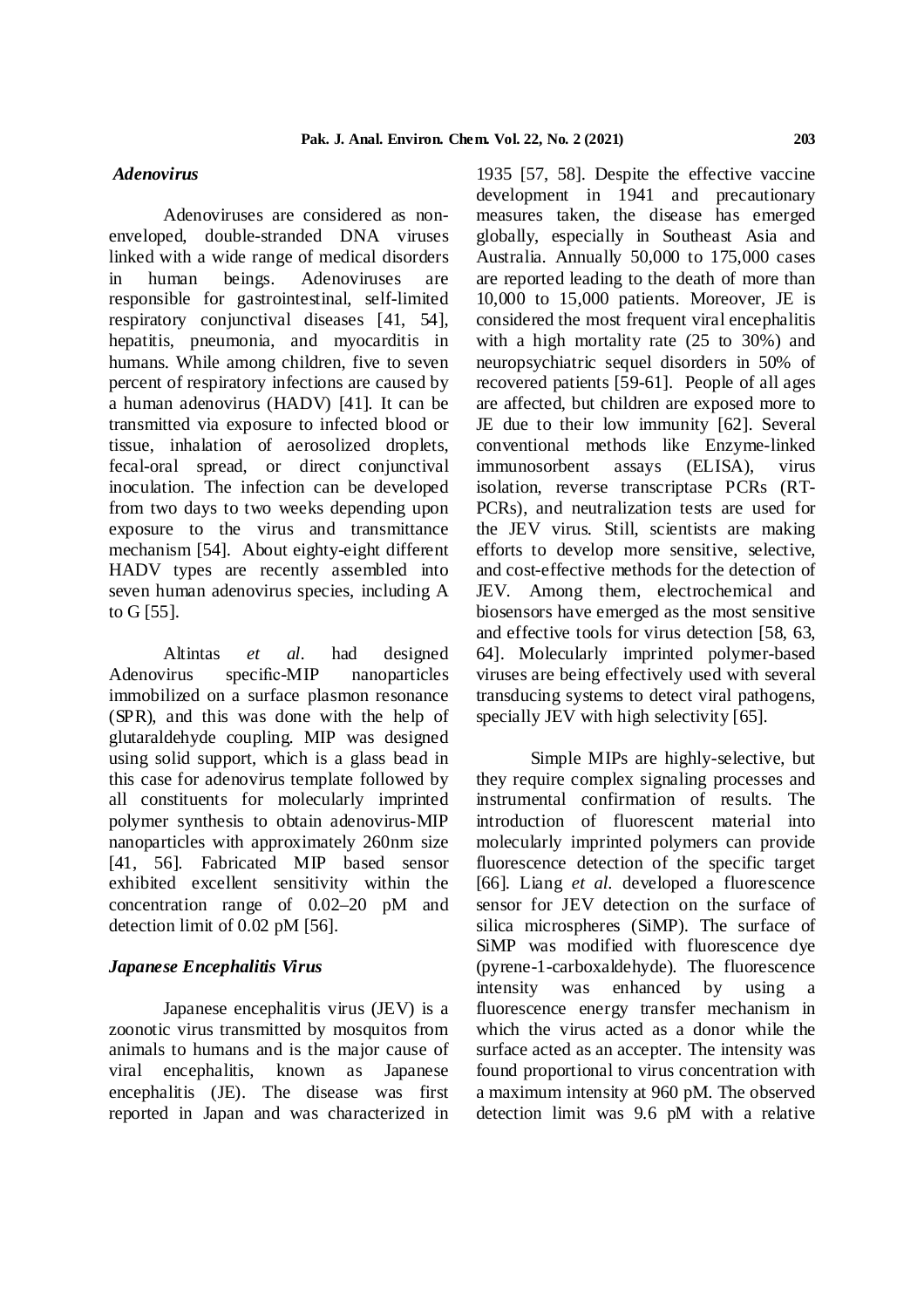standard deviation of 1.99% [67]. Feng *et al.* developed a surface imprinted fluorescent MIP sensor on silica microspheres (SiMP) by conditions using dansyl chloride (DNS-Cl) as a fluorescent material. After immobilization of DNS-Cl on the silica surface, the polymer was generated by mixing the template (JEV), monomer (3-Aminopropyl)triethoxysilane) and tetraethyl orthosilicate (TEOS) crosslinker with the silica microspheres, and the polymerization was performed. After template removal, the cavities were generated and the sensor was exposed to various template concentrations from 1.2 pmol·mL-1 to 960 pmol·mL-1. The sensor was able to detect JEV up to Pico molar concentrations with an equilibrium time of 55 minutes [68]. Using molecular orbital framework (MOF) as supporting material for MIP increases its selectivity and surface area, resulting in enhanced sensitivity and selectivity of the sensor [69]. Yang *et al.* used a fluorescence MIP sensor based on the molecular orbital framework for JEV detection. The polymer was formed with a free-radical polymerization method on silicon modified MOF surface using zinc acrylate as a monomer. Polyethylene glycol was used as a blocking agent for controlled polymerization and higher selectivity. The polymer responded to a wide range of virus concentrations 50 pmol  $L^{-1}$  to 1400 pmol  $L^{-1}$  with a very low response time

| Table 4. MIPs for the detection of JEV. |  |  |
|-----------------------------------------|--|--|
|                                         |  |  |

of 20 min. The observed detection limit was 13 pmol  $L^{-1}$  under optimal experimental [70]. Magnetic molecularly imprinted polymers (MMIPs) have provided a great advantage over conventional MIPs as they are more sensitive, have low operation time, and provide easy template removal [71]. Luo *et al.* fabricated a surface imprinted RLS magnetic sensor for JEV detection. The silicon-coated Fe<sub>3</sub>O<sub>4</sub> microspheres were used as a substrate material, while the polymer was generated around JEV templates using Aminopropyl-triethoxysilane (APTES) as a monomer and polymerization process of Tetraethyl-orthosilicate. The magnetic removal of the template molecules created JEV specific cavities. The sensor exhibited excellent selectivity and sensitivity for the virus with a very low detection limit of 1.3 pM. The sensor had a very low response time and the absorption equilibrium was much lower (20 min) due to the combined advantages of RLS and magnetic MIPs [72]. The study reveals that the advances in imprinting mechanism and separation technologies the sensitivity and selectivity of fluorescence methods have been much approved. There is a great hope that soon, noninvasive hand-based sensing tools will be available for accurate on spot detection of JEV and associated encephalitis.

| <b>Disease</b>           | <b>Template</b> | <b>Linear Range</b>                       | <b>LOD</b>       | Detection method                                                                            | Ref    |
|--------------------------|-----------------|-------------------------------------------|------------------|---------------------------------------------------------------------------------------------|--------|
| Japanese<br>encephalitis | <b>JEV</b>      | 20.6 pM to 980 pM                         | $9.6 \text{ pM}$ | Molecularly Imprinted Fluorescence<br>Sensor                                                | [67]   |
| Japanese<br>encephalitis | <b>JEV</b>      | 1.2 pmol/L to $960$<br>pmol/L             | $0.4$ pmol/L     | Molecularly Imprinted Fluorescence<br>Sensor                                                | [68]   |
| Japanese<br>encephalitis | <b>JEV</b>      | $50 \text{ pmol/L}$ to<br>$1400$ pmo $VL$ | $13$ pmol/L      | Magnetic Molecularly Imprinted<br><b>Fluorescence Sensor</b>                                | $[70]$ |
| Japanese<br>encephalitis | <b>JEV</b>      |                                           | $1.3$ pmol/L     | Resonance light scattering-<br>Magnetic Molecularly Imprinted<br><b>Fluorescence Sensor</b> | $[72]$ |
|                          |                 |                                           |                  |                                                                                             |        |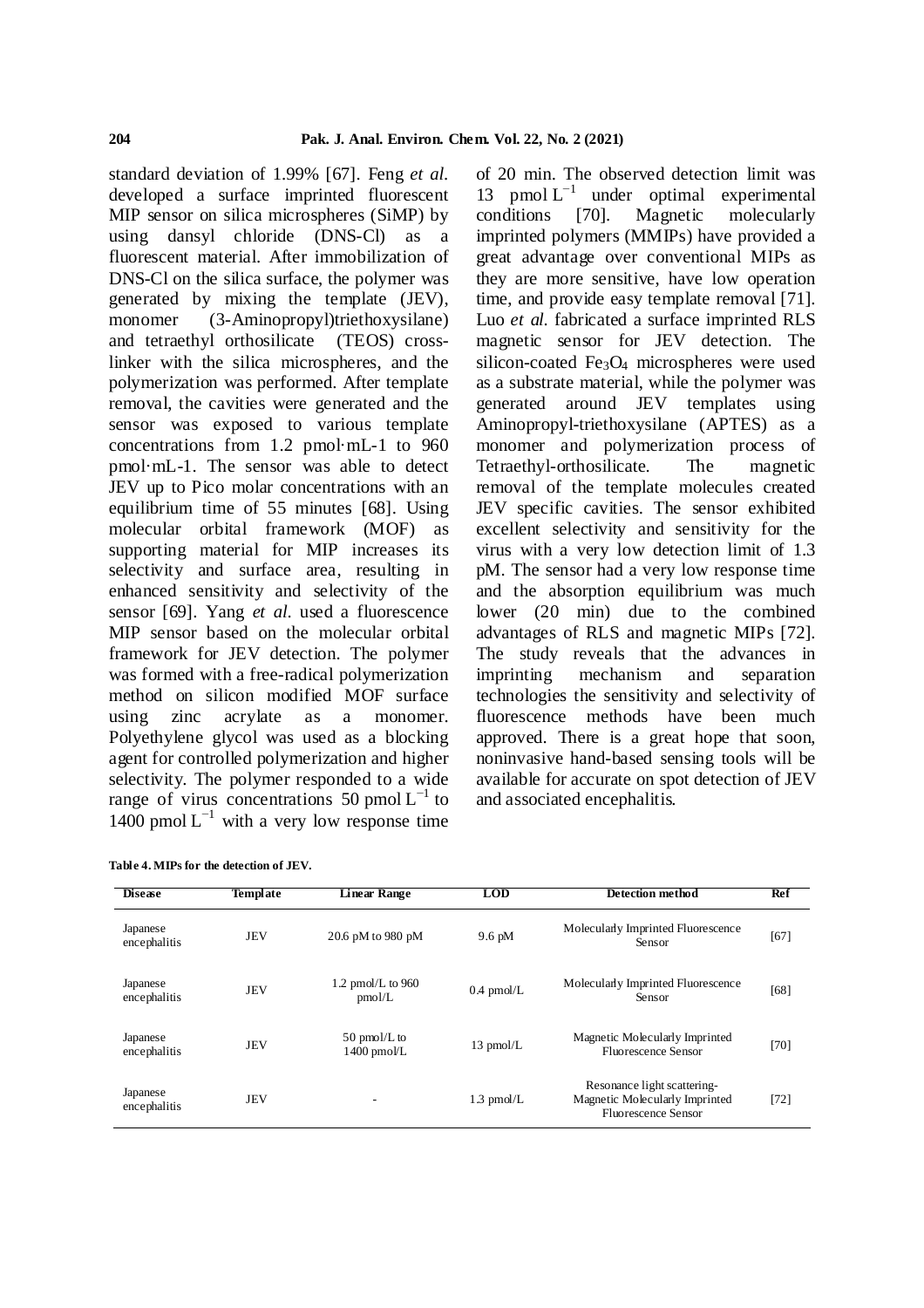## *Picornaviruses*

Picornaviruses are a diverse group of non-enveloped positive-sense, single-stranded RNA viruses comprising more than 110 recognized species divided into 47 genera that may increase with time [73]. These viruses have diverse pathogenicity and affect many animal species and humans. They cause a variety of diseases such as acute or sometimes fatal paralysis, meningitis, myocarditis, poliomyelitis, and encephalitis [74]. They are also a source of foot and mouth infections and several clinically acute vesicular diseases in domestic animals such as ruminants and swine [75]. Quartz crystal microbalance (QCM) transducers have been frequently used to develop molecularly imprinted polymer-based sensors because of their highly sensitive response and structural variability [76]. A achieved by QCM based molecularly imprinted polymer sensor was developed by Jenik *et al*. for the detection of human rhinovirus (HRV) and foot and mouth disease virus (FMDV). Multilayers of polyurethane were generated and, virus imprinted cavities were generated by the stamp imprinting process. The sensor was exposed to various concentrations of virus template, and measurements were recorded. The results suggested that the template shows reversible binding that has a magnitude greater than the non-specific adsorptions. The sensor exhibited a net frequency change of - 300 Hz when exposed to a viral suspension with template concentration of 100  $\mu$ g/mL with a brilliant signal to noise ratio. The change in frequency was also observed between HRV and FMDV viruses. Different stereotypes of HRV such as  $HRV_1A$ ,  $HRV_{14}$ , and  $HRV_{16}$  were also distinguishable due to 4. different frequency changes by the virus molecules. Thus the proposed sensor proved to be highly sensitive and selective for HRV and FMDV detection and is a pathway to develop reliable sensors for on-spot detection of picornaviruses[77].

#### **Conclusion**

The molecular imprinting technique is an emerging technology for the selective detection of viruses through template-oriented cavities within the polymer matrix. MIPs has advantages over natural antibodies because they are selective, robust, economical, and stable. The world is still suffering from viral syndromes and the most recent pandemic of coronavirus. We also suggest fabricating a MIP-based coronavirus sensor using previous viral detection methods. This can be the most effective and selective sensor for the coronavirus disease diagnosis. Moreover, MIPs have been presented as a novel media for screening inhibitors for drug discovery that might be utilized in the battle against viral diseases. The complex of focal points the sub-atomic engraving innovation is foreseen to locate its home in the frontlines of future viral investigations.

### **Conflict of Interest**

The authors declare that they have no conflict of interest.

#### **References**

- 1. Breitbart, M. and Rohwer, F. *Trends Microbiol,* 13 (2005) 278. doi: 10.1016/j.tim.2005.04.003
- 2. A. Panghal and S. Flora, *Bio Warf Pre,* 4 (2020) 65. doi:10.1016/B978-0-12-812026- 2.00004-9
- 3. G. Luo and S. J. Gao, *J. Med. Virol.,* 92 (2020) 399. doi:10.1002/jmv.25683
- 4. H. Jeong and B. L. Seong, *J. Microbiol*., 55 (2017) 220. doi:10.1007/s12275-017-7371-x
- 5. J. Oyler-Yaniv, *APS Phys.,* 65 (2020) 1. https://meetings.aps.org/Meeting/MAR2 0/Session/P26.11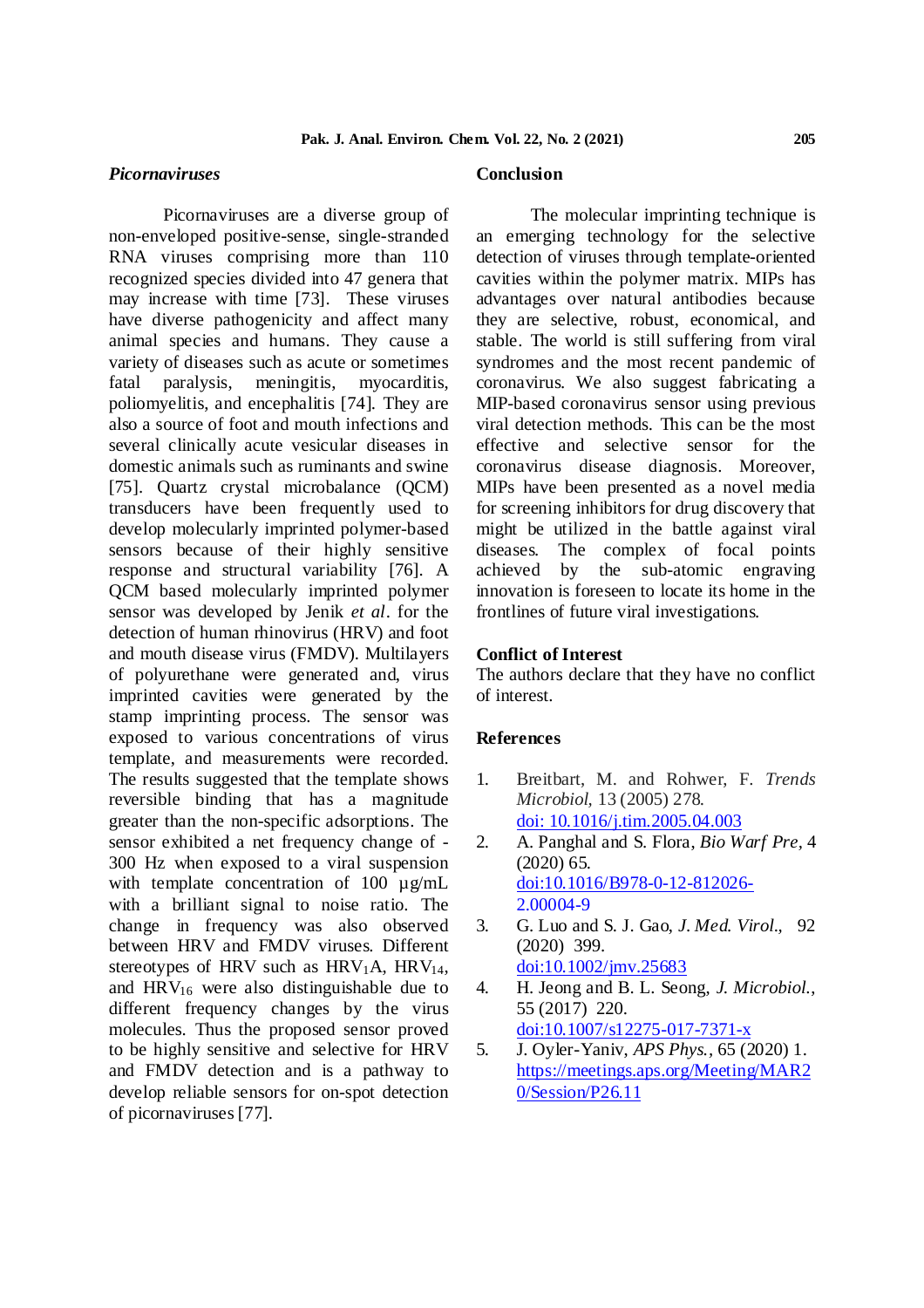- 6. World Health Organization, *Infectious diseases kill over 17 million people a year: WHO warns of global crisis*., (1996). https://www.who.int/news/item/01-01- 1996-infectious-diseases-kill-over-17 million-people-a-year-who-warns-ofglobal-crisis
- 7. L. W. Riley and R. Blanton, *Microbiol. Spectr.,* 6 (2018) 1. doi:10.1128%2Fmicrobiolspec.AME-0001-2018
- 8. A. E. Shaw, S. M. Reid, K. Ebert, G. H. Hutchings, N. P. Ferris and D. P. King, *J. Virol. Methods,* 143 (2007) 81. doi:10.1016/j.jviromet.2007.02.009
- 9. L. Zhan, W. B. Wu, X. X. Yang, and C. Z. Huang, *New J. Chem.,* 38 (2014) 2935. doi:10.1039/C4NJ00253A
- 10. M. Parekh, A. Donuru, R. Balasubramanya and S. Kapur, *Radiology,* 297 (2020) 289. doi:10.1148/radiol.2020202504
- 11. C. G. Golding, L. L. Lamboo, D. R. Beniac, and T. F. Booth, *Sci. Rep.,* 6 (2016) 1. doi:10.1038/srep26516
- 12. K. Jung, H. Hu and L. J. Saif, *Virus Res*.*,* 226 (2016) 50. doi:10.1016/j.virusres.2016.04.009
- 13. S. V. Vemula, J. Zhao, J. Liu, X. Wang, S. Biswas and I. Hewlett, *Viruses,* 8 (2016) 96. doi:10.3390/v8040096
- 14. N. T. Darwish, S. D. Sekaran and S. M. Khor, *Sens. Actuator B Chem.,* 255 (2018) 3316. doi:10.1016/j.snb.2017.09.159
- 15. V. X. T. Zhao, T. I. Wong, X. T. Zheng, Y. N. Tan and X. Zhou, *Mater. Sci. Technol.,* 3 (2020) 237. doi:10.1016/j.mset.2019.10.002
- 16. G. Qiu, Z. Gai, Y. Tao, J. Schmitt, G. A. Kullak-Ublick and J. Wang, *ACS Nano,* 14 (2020) 5268.

doi:10.1021/acsnano.0c02439

- 17. J. J. BelBruno, *Chem. Rev*.*,* 119 (2018) 94.
- doi:10.1021/acs.chemrev.8b00171 18. Y. Saylan, S. Akgönüllü, H. Yavuz, S.
- Ünal and A. Denizli, *Sensors,* 19 (2019) 1279. doi:10.3390/s19061279
- 19. M. Yoshikawa, K. Tharpa and S. t.-O. Dima, *Chem. Rev*.*,* 116 (2016) 11500. doi:10.1021/acs.chemrev.6b00098
- 20. M. Rutkowska, J. Płotka-Wasylka, C. Morrison, P. P. Wieczorek, J. Namieśnik and M. Marć, *Trends Anal. Chem.,* 102 (2018) 91. doi:10.1016/j.trac.2018.01.011
- 21. O. S. Ahmad, T. S. Bedwell, C. Esen, A. Garcia-Cruz and S. A. Piletsky, *Trends Biotechnol.,* 37 (2019) 294. doi:10.1016/j.tibtech.2018.08.009
- 22. P.S. Sharma, Z. Iskierko, A. Pietrzyk-Le, F. D'. Souza and W. Kutner, *Electrochem. Commun*.*,* 50 (2015) 81. doi:10.1016/j.elecom.2014.11.019
- 23. S. Ansari and M. Karimi, *Talanta,* 167 (2017) 470. doi:10.1016/j.talanta.2017.02.049
- 24. X. Su, X. Li, J. Li, M. Liu, F. Lei, X. Tan, P. Li and W. Luo, *Food Chem*.*,* 171 (2015) 292. doi:10.1016/j.foodchem.2014.09.024
- 25. S. Kunath, M. Panagiotopoulou, J. Maximilien, N. Marchyk, J. Sänger and K. Haupt, *Adv. Healthc. Mater.,* 4 (2015) 1322.

doi:10.1002/adhm.201500145

- 26. S. A. Zaidi, *Drug Deliv.,* 23 (2016) 2262. doi:10.3109/10717544.2014.970297
- 27. M. Gast, H. Sobek and B. Mizaikoff, *Trends Anal. Chem.,* 114 (2019) 218. doi:10.1016/j.trac.2019.03.010
- 28. F. Cui, Z. Zhou and H. S. Zhou, *Sensors,* 20 (2020) 996. doi:10.3390/s20040996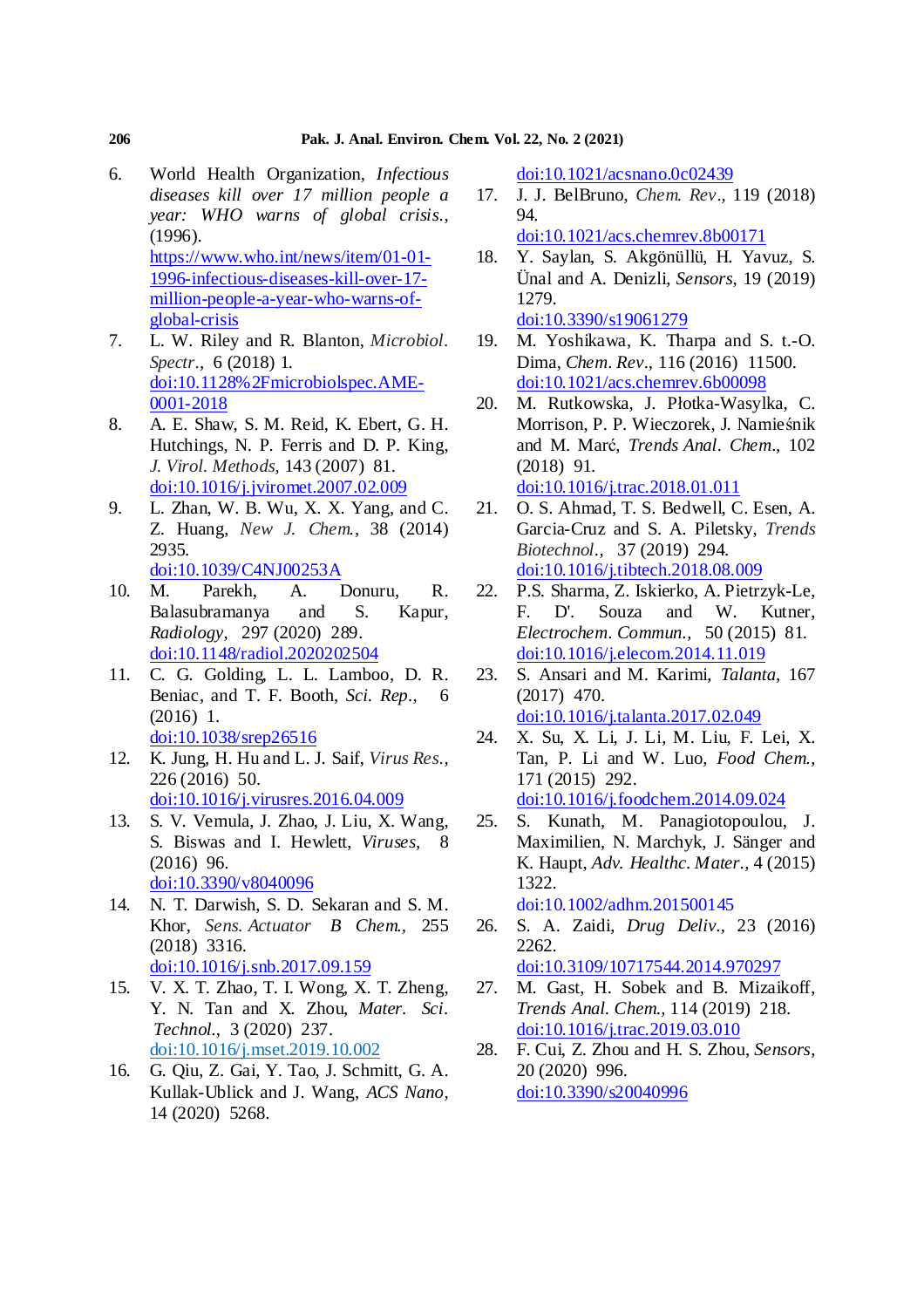- 29. S. Sakinah, S. K. Kumaran, P.-L. Mok, A. Higuchi, G. Benelli and S. S. Kumar, Dengue: A Silent Killer, a Worldwide Threat. In: G. Benelli, H. Mehlhorn (eds) Mosquito-borne Diseases. Parasitology Research Monographs, Springer, Cham. Vol 10 (2018) pp. 23-39. doi:10.1007/978-3-319-94075-5\_4
- 30. M. Trunfio, A. Savoldi, O. Viganò and A. D. A. Monforte, *Infection,* 45 (2017) 10.
	- doi:10.1007/s15010-016-0927-6
- 31. World Health Organization. *Deng. Sev. Deng.*, (2017). https://www.who.int/news-room/factsheets/detail/dengue-and-severe-dengue
- 32. B. Zhang, G. B. Salieb-Beugelaar, M. M. Nigo, M. Weidmann and P. Hunziker, *Nanomed.: Nanotechnol. Biol. Med*.*,* 11 (2015) 1745. doi:10.1016/j.nano.2015.05.009
- 33. W. Sukjee, C. Tancharoen, P. T. Yenchitsomanus, M. P. Gleeson and C. Sangma, *Chem. Open,* 6 (2017) 340. doi:/10.1002/open.201700037
- 34. R. Arshad, A. Rhouati, A. Hayat, M. H. Nawaz, M. A. Yameen, A. Mujahid and U. Latif, *Appl. Biochem. Biotechnol*.*,* 191 (2020) 1384. doi:10.1007/s12010-020-03285-y
- 35. P. Lieberzeit, S. Chunta, K. Navakul, C. Sangma and C. Jungmann, *Procedia Eng.,* 168 (2016) 101. doi:10.1016/j.proeng.2016.11.157
- 36. J. L. McAuley, B. P. Gilbertson, S. Trifkovic, L. E. Brown and J. L. McKimm-Breschkin, *Front. Microbiol,* 10 (2019) 39. doi:10.3389/fmicb.2019.00039
- 37. H. Zhang and B. L. Miller, *Biosens. Bioelectron*.*,* 141 (2019) 111476. doi:10.1016/j.bios.2019.111476
- 38. T. Wangchareansak, A. Thitithanyanont, D. Chuakheaw, M. P. Gleeson, P. A. Lieberzeit and C. Sangma, *J. Mater. Chem. B*, 1 (2013) 2190.

doi:10.1039/C3TB00027C

- 39. G. K.-M. Goh, A. K. Dunker and V. N. Uversky, *BMC Genomics,* 9 (2008) 14. doi:10.1186/1743-422X-6-69
- 40. A. Afzal, A. Mujahid, R. Schirhagl, S. Z. Bajwa, U. Latif and S. Feroz, *Chemosensors.,* 5 (2017) 7. doi:10.3390/chemosensors5010007
- 41. A. A. Malik, C. Nantasenamat and T. Piacham, *Mater. Sci. Eng. C,* 77 (2017) 1341. doi:10.1016/j.msec.2017.03.209
- 42. T. Wangchareansak, A. Thitithanyanont, D. Chuakheaw, M. P. Gleeson, P. A. Lieberzeit and C. Sangma, *Med. Chem. Comm.,* 5 (2014) 617. doi:10.1039/C3MD00272A
- 43. C. Sangma, P. A. Lieberzeit and W. Sukjee, H5N1 virus plastic antibody based on molecularly imprinted polymers, in Synthetic Antibodies. *Springer*., (2017) 381. doi:10.1007/978-1-4939-6857-2\_24
- 44. W. Sukjee, A. Thitithanyanont, S. Wiboon-Ut, P. A. Lieberzeit, M. Paul Gleeson, K. Navakul and C. Sangma, *J. Biomater. Sci.,* 28 (2017) 1786. doi:10.1080/09205063.2017.1338503
- 45. L. Luo, F. Zhang, C. Chen, and C. Cai, *Anal. Chem*.*,* 91 (2019) 15748. doi:10.1021/acs.analchem.9b04001
- 46. B. Yang, H. Gong, C. Chen, X. Chen and C. Cai, *Biosens. Bioelectron*., 87 (2017) 679. doi:10.1016/j.bios.2016.08.087
- 47. Y. Liu, T. Shen, L. Hu, H. Gong, C. Chen, X. Chen and C. Cai, *Sens. Actuators B Chem.,* 253 (2017) 1188. doi:10.1016/j.snb.2017.07.166
- 48. D. Lavanchy and M. Kane, Global Epidemiology of Hepatitis B Virus Infection. In: Y.F. Liaw, F. Zoulim (eds) Hepatitis B Virus in Human Diseases. Molecular and Translational Medicine. Humana Press, Cham (2016) pp. 187- 203. |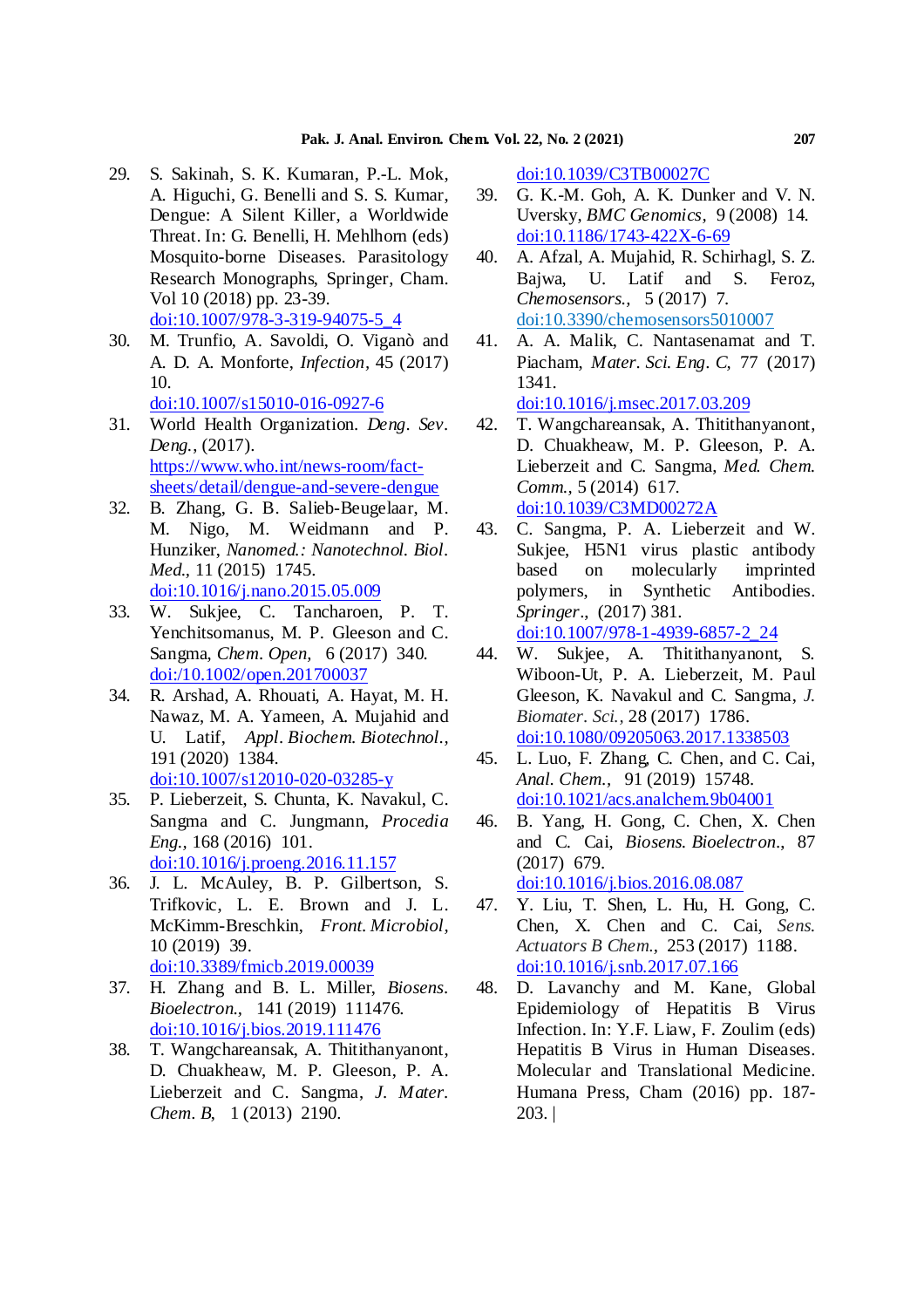doi:10.1007/978-3-319-22330-8\_9

- 49. Y. Saylan, Ö. Erdem, S. Ünal and A. Denizli, *Biosensors,* 9 (2019) 65. doi:10.3390/bios9020065
- 50. L. S. Tang, E. Covert, E. Wilson and S. Kottilil, *JAMA,* 319 (2018) 1802. doi:10.1001/jama.2018.3795
- 51. D. W. Al-Sadeq, S. A. Taleb, R. E. Zaied, S. M. Fahad, M. K. Smatti, B. R. Rizeq, A. A. Al Thani, H. M. Yassine and G. K. Nasrallah, *Pathogens,* 8 (2019) 63. doi:10.3390/pathogens8020063
- 52. K. Ghanbari and M. Roushani, *Sens. Actuators B: Chem.,* 258 (2018) 1066. doi:10.1016/j.snb.2017.11.145
- 53. N. Kamar, J. Izopet, N. Pavio, R. Aggarwal, A. Labrique, H. Wedemeyer and H. R. Dalton, *Nat. Rev. Dis. Primers,* 3 (2017) 16. doi:10.1038/nrdp.2017.86
- 54. M. G. Ison and R. T. Hayden, Adenovir. In: R. T. Hayden, D.M. Wolk, K. C. Carroll, Y.-W. Tang (Eds) Diagnostic Microbiology of the Immunocompromised Host, Chapter 10,  $2<sup>nd</sup>$ Edition  $(2016)$  217. doi:10.1128/9781555819040.ch10
- 55. A. Dhingra, E. Hage, T. Ganzenmueller, S. Böttcher, J. Hofmann, K. Hamprecht, P. Obermeier, B. Rath, F. Hausmann and T. Dobner, *Sci Rep,* 9 (2019) 13. doi:10.1038/s41598-018-37249-4
- 56. Z. Altintas, J. Pocock, K.-A. Thompson and I. E. Tothill, *Biosens. Bioelectron*.*,* 74 (2015) 996. doi:10.1016/j.bios.2015.07.076
- 57. L. Lindquist, *J. Travel Med*.*,* 25 (2018) 3. doi:10.1093/jtm/tay006
- 58. A. Roberts and S. Gandhi, *Front. Biosci*., 25 (2020) 1875. doi:10.2741/4882
- 59. D. E. Impoinvil, M. Baylis, and T. Solomon, Japanese Encephalitis: On the One Health Agenda. In: J. S. Mackenzie,

M. Jeggo, P. Daszak, J. A. Richt (Eds) One Health: The Human-Animal-Environment Interfaces in Emerging Infectious Diseases. Springer (2012) 205-247.

doi:10.1007/978-3-642-36889-9

- 60. S.-I. Yun and Y.-M. Lee, *Hum Vaccin Immunother,* 10 (2014) 263. doi:10.4161/hv.26902
- 61. G. L. Campbell, S. L. Hills, M. Fischer, J. A. Jacobson, C. H. Hoke, J. M. Hombach, *Bull. WHO,* 89 (2011) 766. doi:10.2471/blt.10.085233
- 62. L. Filgueira and N. Lannes, *Pathogens,* 8 (2019) 111. doi:10.3390/pathogens8030111
- 63. E. Khristunova, E. Dorozhko, E. Korotkova, B. Kratochvil, V. Vyskocil and J. Barek, *Sensors,* 20 (2020) 4600. doi:10.3390/s20164600
- 64. T. Bharucha, O. Sengvilaipaseuth, M. Vongsouvath, M. Vongsouvath, V. Davong, P. Panyanouvong, G. Piorkowski, J. A. Garson, P. N. Newton and X. de Lamballerie*, PloS One,* 13 (2018) e0194412. doi:10.1371/journal.pone.0194412
- 65. R. Kant Upadhyay, *Biomed. Res. Int*.*,* (2013) 2013. doi:10.1155/2013/591290
- 66. G. Liu, X. Huang, L. Li, X. Xu, Y. Zhang, J. Lv and D. Xu, *Nanomater.,* 9 (2019) 1030. doi:10.3390/nano9071030
- 67. C. Liang, H. Wang, K. He, C. Chen, X. Chen, H. Gong and C. Cai, *Talanta,* 160 (2016) 360. doi:10.1016/j.talanta.2016.06.010
- 68. W. Feng, C. Liang, H. Gong and C. Cai, *New J. Chem.,* 42 (2018) 3503. doi:10.1039/C7NJ04791F
- 69. K. Qian, G. Fang and S. Wang, *Commun. Chem*., 47 (2011) 10118. doi:10.1039/C1CC12935J